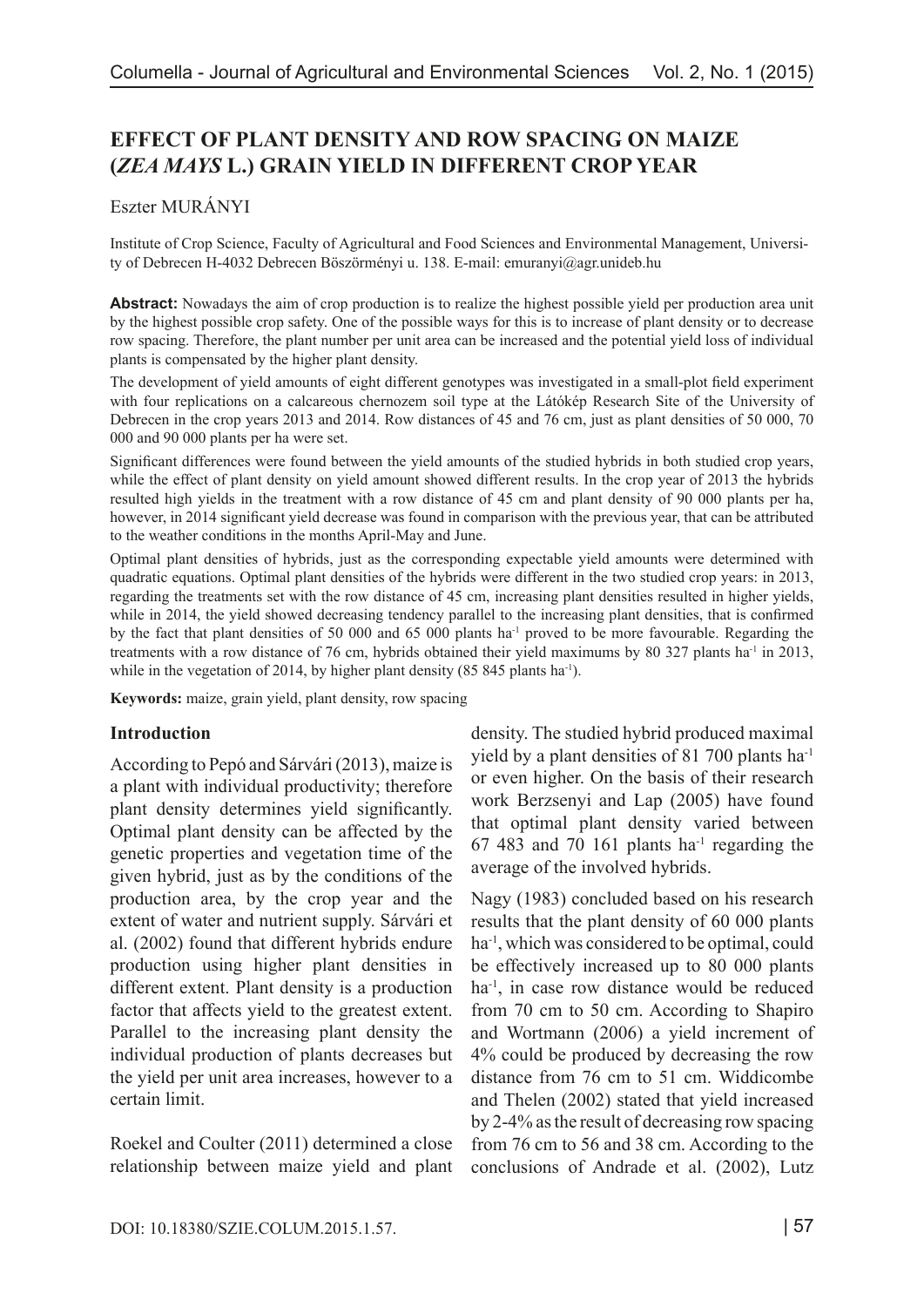| Debrecen: Precipitation and mean air-temperature (61-90: 30-year means 1961-1990) |                 |       |      |      |      |      |       |             |      |  |  |
|-----------------------------------------------------------------------------------|-----------------|-------|------|------|------|------|-------|-------------|------|--|--|
| Year                                                                              | Jan.-<br>March. | April | May  | June | July | Aug. | Sept. | April-Sept. |      |  |  |
| Precipitation (mm)                                                                |                 |       |      |      |      |      |       | Total       |      |  |  |
| 2013                                                                              | 228             | 48    | 69   | 31   | 16   | 32   | 48    | 243         |      |  |  |
| 2014                                                                              | 77              | 40    | 69   | 8    | 128  | 45   | 96    | 385         |      |  |  |
| 61-90                                                                             | 101             | 42    | 59   | 80   | 66   | 61   | 38    | 345         |      |  |  |
| Mean air-temperature $({}^{\circ}C)$                                              |                 |       |      |      |      |      |       |             |      |  |  |
| 2013                                                                              | 1.4             | 12.0  | 16.6 | 19.6 | 21.2 | 21.5 | 14.0  |             | 17.5 |  |  |
| 2014                                                                              | 4.8             | 12.3  | 15.4 | 19.0 | 21.2 | 19.8 | 16.7  |             | 17.4 |  |  |
| 61-90                                                                             | 0.9             | 10.7  | 15.8 | 18.7 | 20.3 | 19.6 | 15.8  |             | 16.8 |  |  |

*Table 1*. The values of monthly precipitation (mm) and temperature (°C) in maize growing season and in the previous period (Debrecen, 2013. 2014.)

et al. (1971), the decrease of row spacing resulted in yield increment as well. Fanadzo et al. (2010) found that the application of 45 cm row distance resulted in 11% higher grain yield than in case of the setting of 90 cm rows. Increasing plant density from 40 000 to 60 000 plants ha<sup>-1</sup> resulted in 30% higher grain yield. In the study of Giesbrecht (1969) row spacing (50, 65, 80 and 90 cm) did not affect grain yield. Varieties showed significant differences in their yield response to increased plant densities.

In their research work Hunter et al. (1970) found that the yield of all studied hybrids increased parallel to each increasing plant density setting and showed low but significant increments when narrowing the row spacing. Gozübenli et al. (2004), just as Lashkari et al. (2011) found that plant density has significant effect on yield.

Yield showed increasing tendency up to a plant density of 90 000 plants ha $^{-1}$  (10 973 kg) ha<sup>-1</sup>), but by any higher density it decreased. Hoshang (2012) also found that there were significant differences between the yields of different plant populations which increased with increasing plant density. In his work Mohseni et al. (2013) confirmed that the increase of plant density from 60 000 plants ha<sup>-1</sup> (9.09 t ha<sup>-1</sup>) to 80 000 plants ha<sup>-1</sup> (11.14 t ha<sup>-1</sup>) resulted in a yield increment as well.

### **Materials and methods**

The small-plot field experiment was set up with four replications at the Látókép Research Site of the University of Debrecen in the crop years of 2013 and 2014 on a calcareous chernozem experimental soil type which is characterized by good nutrient management due to its favourable nitrogen supply, phosphate mobilization and potassium supply capacity. Water management of the experimental soil is considered to be very good, since all soil layers show excellent water permeability and water storing capacity. Pre-crop was winter wheat in both years; PK fertilization was not performed on the experimental area, while N was applied in an amount of 180 kg ha $^{-1}$ .

In this present research work the effect of different row spacing (45 and 76 cm) and plant densities (50 000, 70 000, just as 90 000 plants ha-1) on yield amounts was studied. Hybrids of the very early (FAO 240-299), early (FAO 300-399) and medium (FAO 400- 499) maturity groups were involved in the experiment. The studied hybrids were: Sarolta (FAO 290), DKC 4025 (FAO 330), NK Lucius (FAO 330), PR 37N01 (FAO 380), DKC 4490 (FAO 380), P 9494 (390), Kenéz (FAO 410) and SY Afinity (FAO 470). Weather conditions of the two studied crop years (Table 1.) were different. The amount of precipitation that fell before the vegetation period in 2013 was 332.7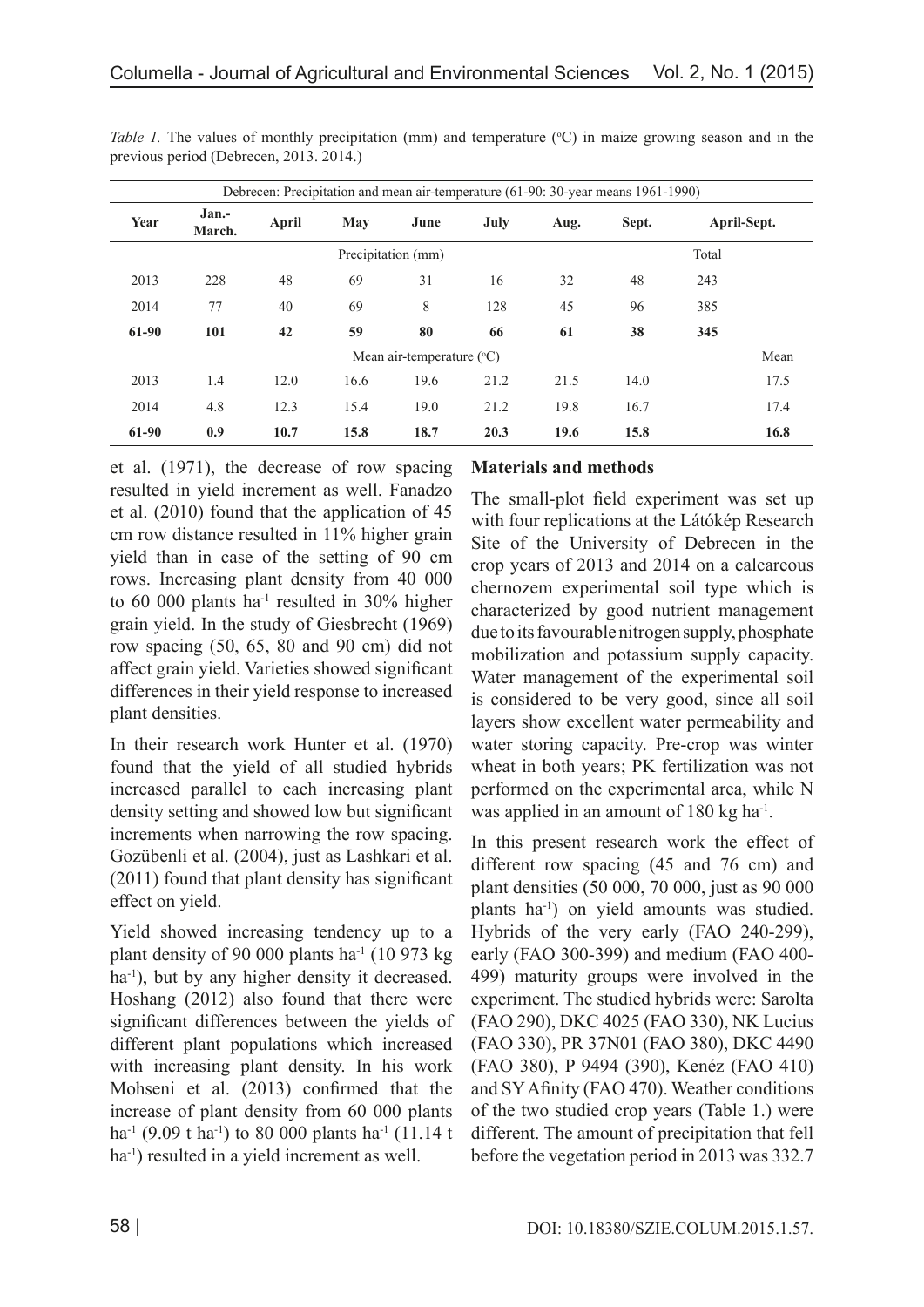mm. In contrast in the crop year of 2014 only 167.1 mm precipitation fell between October and April. In the vegetation period of maize the amount of fallen precipitation was 242.9 mm in 2013, while in 2014 it was 385.4 mm. The high amount of precipitation in March (136.3 mm) proved to be determining in 2013 regarding the water supply, which filled the water stock of the soil. In 2014, the amount of precipitation in the vegetation period (396.7 mm) did not differ significantly from the long-term average value (378.6 mm), but its distribution was not appropriate. The greatest water deficit was observed in June  $(7.9 \text{ mm})$ .

For the statistical evaluation of the experimental results, software SPSS 13.0 for Windows and Microsoft Excel 2010 were used. The statistical evaluation, the threefactorial variance analysis and correlation analysis were calculated according to the methods described by Sváb (1981) and using regression equations. During the correlation analysis following types of correlations were determined corresponding to the r values: r<0.4: loose, 0.4-0.7: medium, 0.7- 0.9: tight, >0.9: strong.

## **Results and discussion**

In the crop years of 2013 and 2014 the effect of the application of different plant densities and row spacing on grain yield amount was studied in case of 8 hybrids of different genotypes and variant vegetation period lengths.

In the crop year of 2013 yield amounts varied between 12.7 and 14.6 t ha<sup>-1</sup> in case of a row spacing of 45 cm, while in case of that of 76 cm between 13.0 and 13.9 t ha<sup>-1</sup>. The highest yields were measured in case of a plant density of 90 000 plants ha<sup>-1</sup> in the average of the hybrids in case of both row distances (Table 2.). The studied hybrids obtained their yield maximums by plant densities of 70 000 and 90 000plants ha<sup>-1</sup>. There were significant differences between the yields of the involved hybrids.

The difference between the yield amounts corresponding to the two different row distances was not significant  $(200 \text{ kg ha}^{-1})$ . The increase of plant density resulted in significant differences in the yield in the case of both row spacings. The yield increased parallel to the increasing density of the plant population.

The increase of the plant density resulted in relatively higher yield increment by the application of narrow row spacing (45 cm) compared to the common row spacing (76 cm). In the case of the row spacing of 45 cm, increasing the basic plant density (50 000 plants ha<sup>-1</sup>) to 70 000 plants ha<sup>-1</sup> resulted in the highest yield increment: 9.09% (1 283 kg ha.). However, increasing the plant density by further 20 000 plants ha<sup>-1</sup> (90 000) did not result in any expressed yield increment: 3.80% (615 kg ha-1).The highest yields were measured in case of the hybrid P 9494 regarding all plant densities. Evaluating the studied hybrids it can be stated that the hybrids DKC 4025 and NK Lucius reached their yield maximums by a plant density of 70 000 plants ha-1, while all the others by 90 000 plants ha-1.

In the case of the row spacing of 76 cm, the increase of plant density from 50 000 to 70  $000$  plants ha<sup>-1</sup> resulted in a yield increment of 4.12% (581 kg ha<sup>-1</sup>), while the extent of this increment was  $2.46\%$  (353 kg ha<sup>-1</sup>) when plant density was increased from 70 000 to 90 000 plants ha<sup>-1</sup>. In case of the plant density of 70 000 plants ha-1 highest yield amounts were measured for the hybrids Sarolta and P 9494, while the other hybrids produced maximal yield by plant density of 90 000 plants ha<sup>-1</sup>.

As a summary it can be concluded that the highest yield increment was produced by increasing plant density from 50 000 to 70 000 plants ha<sup>-1</sup> in the case of both applied row spacings.Regarding the average of the hybrids, they showed yield decrement when row spacing was decreased (76 to 45 cm) by 50 000 plants ha<sup>-1</sup>: -2.54% (-323 kg ha<sup>-1</sup>), however, in case of plant densities of 70 and 90 000 plant ha<sup>-1</sup> yield increment was observed parallel to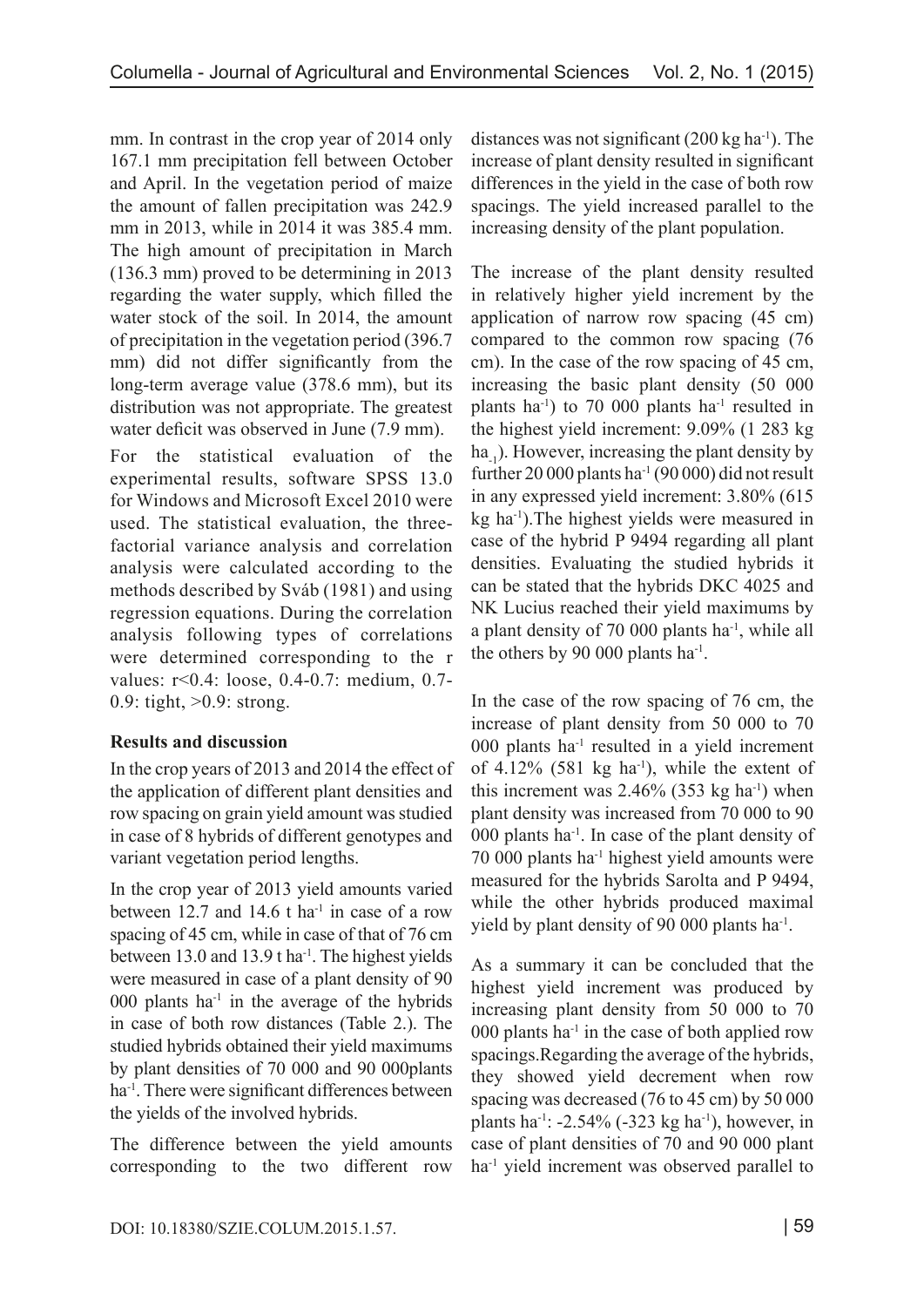the decrease of row spacing: 2.72% (380 kg ha<sup>-1</sup>) and  $4.4\%$  (642 kg ha<sup>-1</sup>), respectively.

Hybrids of different genotypes showed different responses to the changes in the plant density and row spacing. Most of the hybrids showed to produce a yield increment parallel to the increase of the plant density, while in case of the row spacing of 45 cm, hybrids DKC 4025 and NK Lucius, while in case of that of 76 cm hybrids Sarolta and P 9494 responded to the increase of the plant density by 20 000 plants ha-1 by yield decrement.

Regarding the average of the involved hybrids yield amounts varied between 10.6 and 11.6 t  $ha<sup>-1</sup>$  in case of the row spacing of 45 cm, while in case of that of 76 cm between 11.6 and 14.1 t ha<sup>-1</sup> in the average of the hybrids in the crop year of 2014 (Table 2.). The difference between the yields corresponding to the two different row spacings was 14.6% (1800  $kg$  ha<sup>-1</sup>). In 2014 the application of different row spacings, plant densities and hybrids resulted in significant differences in the yield amounts. In case of the row spacing of 76 cm, significant difference was measured between the yields by plant densities of 50 000 and 70  $000$  plants ha<sup>-1</sup>, and similarly in case of both studied row spacings between the yields of the treatments with plant densities of 50 000 and 90 000 plants ha-1. The studied hybrids produced maximum yields by plant densities of 50 000 and 70 000 plants ha<sup>-1</sup> in the case of the row spacing of 45 cm; while by that of 76 cm, by plant densities of 70 000 and 90 000 plants ha-1. There were significant differences between the yields of the involved hybrids in this crop year as well. The hybrids Sarolta,

*Table 2.* Impact of row spacing, plant density and hybrid on grain yield of maize

|                                                    |                                                                                                              |      |             |             |                            |            |                          |                     |                                            |              | ha <sup>-1</sup> ) and genotype (the factor C: hybrids H1-H8) on grain yield of maize |             | Látókép Exp. Farm: Impact of row spacing (the factor A: 45 and 76 cm), plant density (the factor B: PD in thousand plants |            |      |             |
|----------------------------------------------------|--------------------------------------------------------------------------------------------------------------|------|-------------|-------------|----------------------------|------------|--------------------------|---------------------|--------------------------------------------|--------------|---------------------------------------------------------------------------------------|-------------|---------------------------------------------------------------------------------------------------------------------------|------------|------|-------------|
| The 2013 growing season<br>The 2014 growing season |                                                                                                              |      |             |             |                            |            |                          |                     |                                            |              |                                                                                       |             |                                                                                                                           |            |      |             |
| $H^*$                                              | Row spacing 45 cm                                                                                            |      |             |             | Row spacing 76 cm          |            |                          |                     | Row spacing 45 cm                          |              |                                                                                       |             | Row spacing 76 cm                                                                                                         |            |      |             |
|                                                    | <b>PD</b>                                                                                                    |      |             |             | <b>PD</b>                  |            |                          | <b>PD</b>           |                                            |              | <b>PD</b>                                                                             |             |                                                                                                                           |            |      |             |
|                                                    | 50                                                                                                           | 70   | 90          | $\mathbf X$ | 50                         | 70         | 90                       | $\mathbf X$         | 50                                         | 70           | 90                                                                                    | $\mathbf x$ | 50                                                                                                                        | 70         | 90   | $\mathbf X$ |
|                                                    | Grain yield of maize $(t \text{ ha}^{-1})$                                                                   |      |             |             |                            |            |                          |                     | Grain yield of maize (t ha <sup>-1</sup> ) |              |                                                                                       |             |                                                                                                                           |            |      |             |
| H1                                                 | 10.8                                                                                                         | 12.6 | 12.9        | 12.1        | 11.9                       | 12.0       | 11.8                     | 11.9                | 10.3                                       | 10.1         | 9.6                                                                                   | 10.0        | 9.6                                                                                                                       | 11.0       | 12.1 | 10.9        |
| H <sub>2</sub>                                     | 11.9                                                                                                         | 12.3 | 11.6        | 12.0        | 11.9                       | 12.6       | 13.7                     | 12.8                | 11.8                                       | 11.5         | 10.4                                                                                  | 11.2        | 11.0                                                                                                                      | 13.1       | 13.9 | 12.7        |
| H3                                                 | 12.1                                                                                                         | 14.0 | 13.7        | 13.3        | 13.4                       | 12.9       | 13.8                     | 13.4                | 10.8                                       | 11.2         | 10.4                                                                                  | 10.8        | 11.1                                                                                                                      | 13.3       | 14.0 | 12.8        |
| H <sub>4</sub>                                     | 13.3                                                                                                         | 16.1 | 17.1        | 15.5        | 13.8                       | 15.4       | 16.3                     | 15.2                | 11.9                                       | 13.1         | 13.2                                                                                  | 12.7        | 12.6                                                                                                                      | 13.8       | 16.3 | 14.2        |
| H <sub>5</sub>                                     | 11.7                                                                                                         | 12.2 | 12.9        | 12.3        | 11.9                       | 12.8       | 13.2                     | 12.6                | 11.3                                       | 10.7         | 9.8                                                                                   | 10.6        | 11.3                                                                                                                      | 12.7       | 13.8 | 12.6        |
| H <sub>6</sub>                                     | 16.7                                                                                                         | 17.5 | 17.7        | 17.3        | 15.1                       | 15.6       | 14.3                     | 15.0                | 12.4                                       | 12.5         | 12.1                                                                                  | 12.3        | 14.3                                                                                                                      | 15.0       | 14.0 | 14.4        |
| H7                                                 | 11.3                                                                                                         | 12.4 | 13.9        | 12.5        | 11.4                       | 11.9       | 12.4                     | 11.9                | 9.8                                        | 10.1         | 10.2                                                                                  | 10.0        | 10.2                                                                                                                      | 11.3       | 13.1 | 11.5        |
| H <sub>8</sub>                                     | 13.6                                                                                                         | 14.6 | 16.9        | 15.0        | 14.7                       | 15.4       | 15.9                     | 15.3                | 12.5                                       | 13.3         | 9.3                                                                                   | 11.7        | 13.2                                                                                                                      | 15.1       | 15.3 | 14.5        |
| $\mathbf X$                                        | 12.7                                                                                                         | 14.0 | 14.6        | 13.7        | 13.0                       | 13.6       | 13.9                     | 13.5                | 11.3                                       | 11.6         | 10.6                                                                                  | 11.2        | 11.6                                                                                                                      | 13.2       | 14.1 | 13.0        |
|                                                    |                                                                                                              |      |             |             | LSD (5% probability level) |            |                          |                     |                                            |              |                                                                                       |             | LSD (5% probability level)                                                                                                |            |      |             |
|                                                    | $\mathbf A$                                                                                                  | B    | $\mathbf C$ |             | AB                         | <b>ABC</b> |                          |                     | $\mathbf A$                                | $\, {\bf B}$ | $\mathbf C$                                                                           |             | AB                                                                                                                        | <b>ABC</b> |      |             |
|                                                    | 0.50                                                                                                         | 0.35 | 0.51        |             | 0.49                       | 1.25       |                          |                     | 0.85                                       | 0.46         | 0.44                                                                                  |             | 0.65                                                                                                                      | 1.09       |      |             |
|                                                    |                                                                                                              |      |             |             |                            |            | Correlation coefficients |                     |                                            |              |                                                                                       |             |                                                                                                                           |            |      |             |
| Grain yield : row spacing<br>$2013 = -0.058$ ;     |                                                                                                              |      |             |             |                            |            |                          | $2014 = 0.448$ (**) |                                            |              |                                                                                       |             |                                                                                                                           |            |      |             |
| Grain yield : plant density                        |                                                                                                              |      |             |             |                            |            | $2013 = -0.287$ (**);    | $2014 = 0.184$ (*)  |                                            |              |                                                                                       |             |                                                                                                                           |            |      |             |
|                                                    | Significance at $0.05$ (*) and $0.01$ (**) levels                                                            |      |             |             |                            |            |                          |                     |                                            |              |                                                                                       |             |                                                                                                                           |            |      |             |
|                                                    | *H1: Sarolta; H2: DKC 4025; H3: NK Lucius; H4: PR 37N01; H5: DKC 4490; H6: P 9494; H7: Kenéz; H8: SY Afinity |      |             |             |                            |            |                          |                     |                                            |              |                                                                                       |             |                                                                                                                           |            |      |             |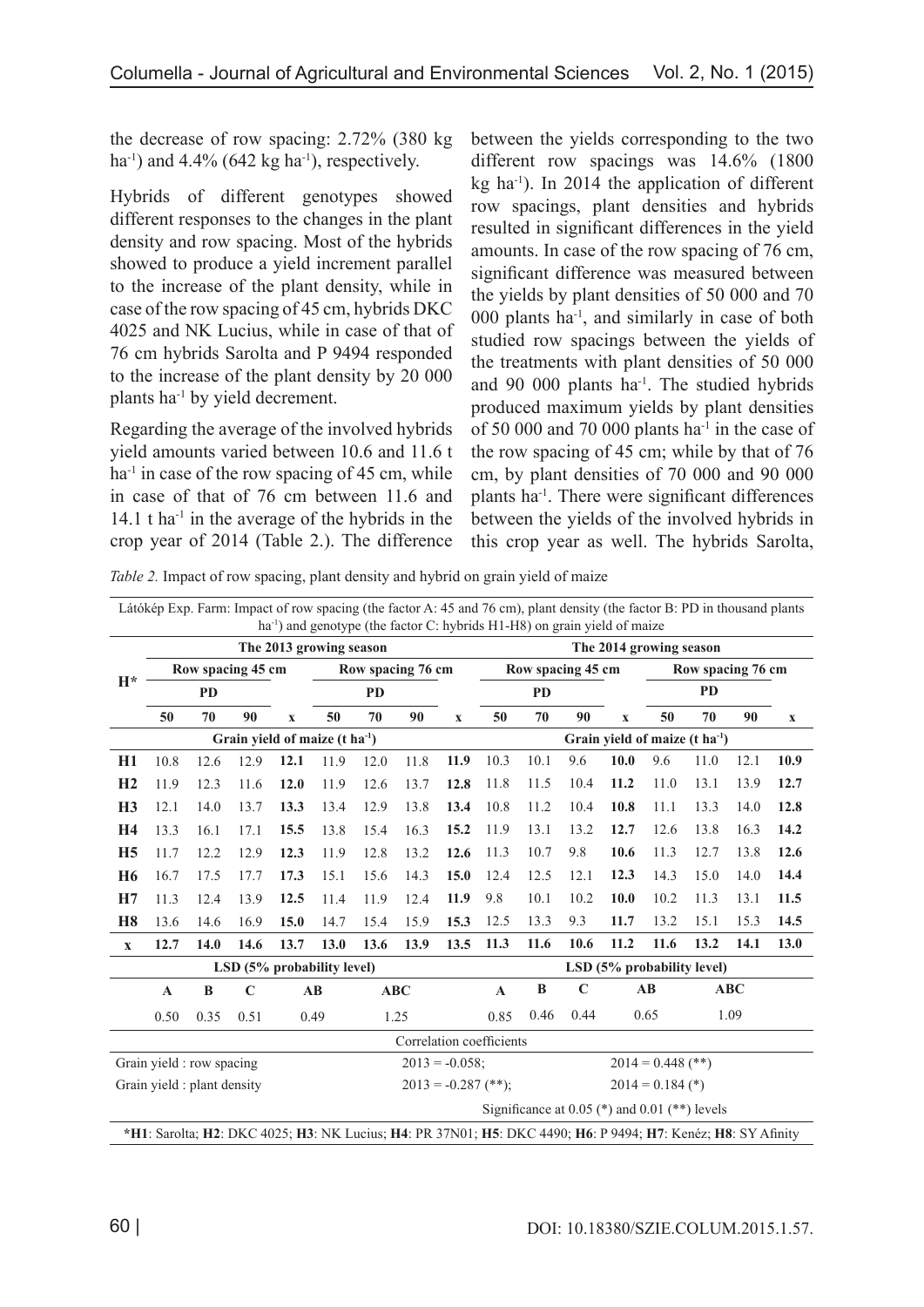DKC 4025 and DKC 4490 responded to the increase of the plant density from 50 000 to  $70\ 000$  plants ha<sup>-1</sup> with yield decrement; while every studied hybrid responded to the increase of the plant density from 70 000 to 90 000 plants ha-1 with yield decrease.

In the crop year of 2014 in case of the row spacing of 45 cm yield amount showed decreasing tendency due to the increase of the plant density; while in case of the row spacing of 76 cm the studied hybrids produced the highest yield amounts by the plant density of 90 000 plants ha-1, similarly to the previous crop year.

In case of row spacing of 45 cm the population with a plant density of 70 000 plants ha<sup>-1</sup> produced higher yield amount 1.71% (229 kg ha<sup>-1</sup>) compared to that of 50 000 plants ha<sup>-1</sup>. However, yield decrement (-9.62%, -932 kg ha<sup>-1</sup>) was observed when plant density was increased from 70 000 to 90 000 plants ha<sup>-1</sup>. The most balanced yield was produced by the hybrid P 9494. The genotypes Sarolta, DKC 4025 and DKC 4490 showed yield decrement response to the increase of the plant density.

Regarding the row spacing of 76 cm all hybrids but one reached their yield maximums by the plant density of 90 000 plants ha-1. High yield increment was resulted by the increase of plant density: 6.51-11.56% (917-1508 kg ha<sup>-1</sup>).

Regarding the average of the hybrids increasing yield decrease tendency was observed as the response to the decrease of the row spacing (from 76 to 45 cm) and the increase of plant density  $((-2.76) - (-32.39\%), (-313) - (-3.442) \text{ kg h}^{-1}).$ 

Comparing the two studied crop years, it can be concluded that while hybrids produced high yield amounts by the row spacing of 45 cm even by the plant density of 90 000 plants ha<sup>-1</sup> in 2013, significant yield decrease was observed in 2014 compared to the previous crop year due to the weather conditions in April-May and June. As a result of the different weather conditions in the two studied crop years the yield amount increased by the application of a narrow row spacing (45 cm) of higher plant density in 2013; while in 2014 the studied hybrids responded with yield decrement to the inappropriate distribution of precipitation.

Difference in the yield amounts between the crop years 2013 and 2014 in an extent of 2.6 t ha-1 was measured by a row spacing of 45 cm, while this extent was 0.6 t ha-1 by that of 76 cm. The application of narrow row spacing, the unfavourable distribution of precipitation that did not match the demand of the studied hybrids and the increase of the plant density can be evaluated as stress factors in 2014. In contrast, the application of increasing plant densities by the common row distance resulted in yield increment in both studied crop years.

Beside the increase of the plant density, the optimal plant density that is the most favourable for the applied hybrid under the given conditions shall be determined as well. The optimal plant density was determined corresponding to the maximal yield amounts with regression equations in the range between 50 000 and 90 000 plants ha<sup>-1</sup> (Table 3.).

Optimal plant density of the hybrids and the corresponding expected yield can be determined with quadratic equations. Optimal plant densities of the hybrids were different in the two studied crop years: in case of the row spacing of 45 cm the increase of plant density resulted in higher yields in 2013, while in 2014 yield amount decreased parallel to the increasing plant density, thus plant densities of 50 000 and 65 000 plants ha<sup>-1</sup> were considered as more favourable. In case of the row spacing of 76 cm hybrids produced maximal yields by a density of 80 327 plants ha<sup>-1</sup> in 2013, while in the crop year of 2014 by higher plant density  $(85 845$  plants ha<sup>-1</sup>).

Hybrids that can be produced in a wide or a narrow plant density range can be classified. According to the results of the present research work it can be stated that the hybrids PR 37N01, P 9494 and SY Afinity could be produced in wide, while Kenéz and Sarolta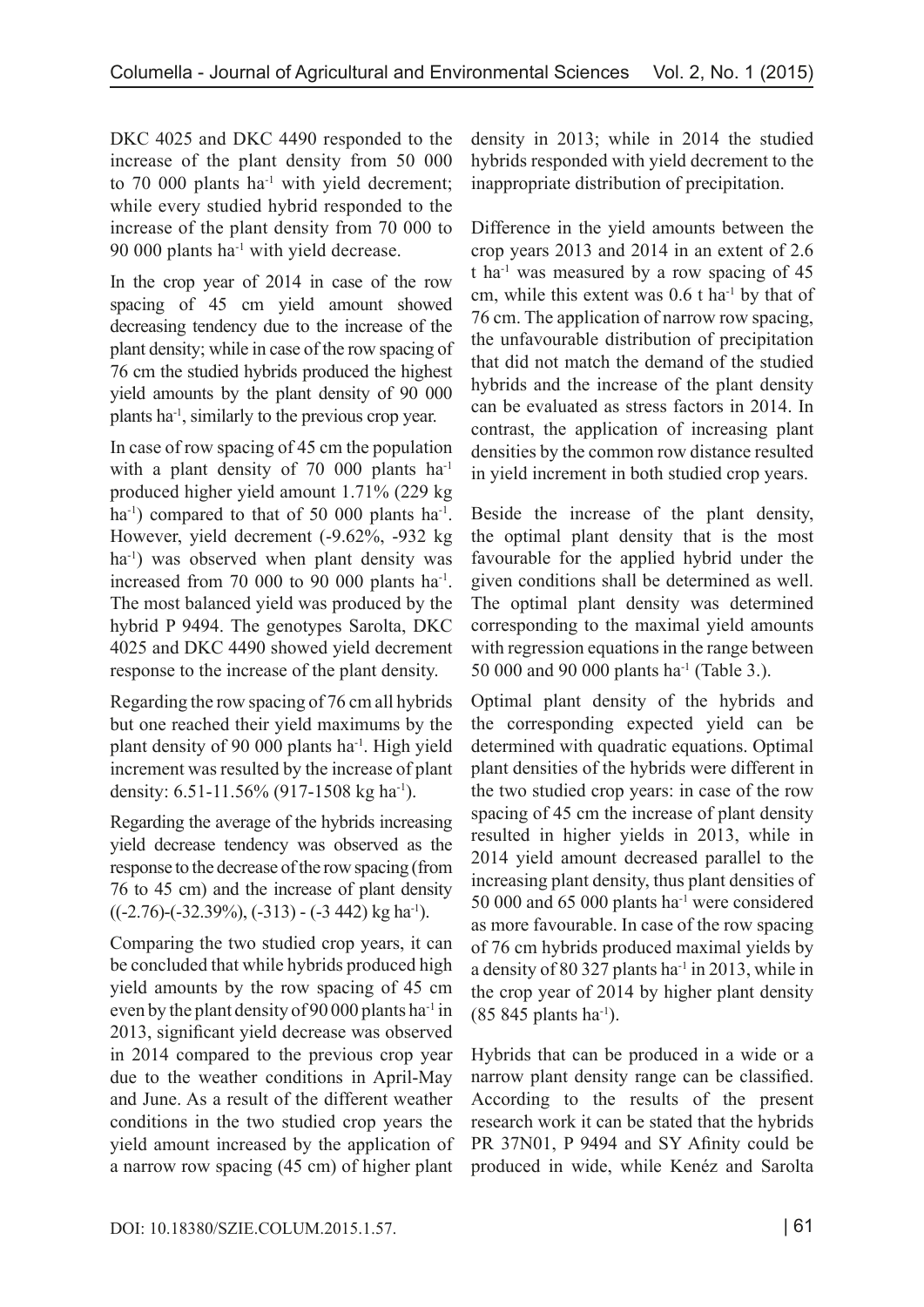Látókép Exp. Farm: Optimal plant density (OPD: plants number ha-1) and maximal yields (t ha-1) of maize grain

| <b>Maize</b><br>hybrid |                   | $\overline{1}$<br>$\overline{ }$ | $\sim$     |              |            |              |            |              | $\tilde{}$ |
|------------------------|-------------------|----------------------------------|------------|--------------|------------|--------------|------------|--------------|------------|
|                        | <b>OPD</b>        | <b>Yield</b>                     | <b>OPD</b> | <b>Yield</b> | <b>OPD</b> | <b>Yield</b> | <b>OPD</b> | <b>Yield</b> |            |
| H1                     | <b>Sarolta</b>    | 82,225                           | 12.8       | 61,875       | 11.8       | 51,833       | 10.3       | 89,500       | 12.4       |
| H2                     | <b>DKC 4025</b>   | 67,214                           | 12.3       | 90,000       | 13.9       | 50,727       | 11.7       | 89,353       | 13.6       |
| H3                     | <b>NK Lucius</b>  | 76,712                           | 13.9       | 65,875       | 13.0       | 66,500       | 11.2       | 86,575       | 13.7       |
| H <sub>4</sub>         | <b>PR 37N01</b>   | 90,000                           | 17.0       | 90,000       | 16.1       | 84,308       | 13.5       | 90,000       | 15.9       |
| H <sub>5</sub>         | <b>DKC 4490</b>   | 90,000                           | 12.6       | 90,000       | 13.5       | 50,500       | 11.2       | 89,500       | 14.0       |
| <b>H6</b>              | P 9494            | 84,938                           | 17.6       | 64,870       | 15.6       | 64,250       | 12.5       | 67,833       | 14.9       |
| H7                     | Kenéz             | 90,000                           | 14.2       | 90,000       | 12.4       | 87,000       | 10.3       | 90,000       | 13.0       |
| <b>H8</b>              | <b>SY Afinity</b> | 90,000                           | 16.5       | 90,000       | 16.3       | 63,653       | 13.7       | 84,000       | 15.5       |
|                        | Average           | 83,886                           | 14.6       | 80,327       | 14.1       | 64,846       | 11.8       | 85,845       | 14,1       |

*Table 3.* Optimal densities and maximal yields of maize grain of eight hybrids grown in two different row spacing during two growing seasons

in a rather narrow plant density range in case of both studied years and both row spacings. Negative correlation was found between the yield amount and the row spacing in 2013, while in 2014, medium positive correlation proved to be determining (Table 2.). Loose correlation was found between yield and the plant density in both studied crop years.

## **Conclusions**

Significant differences were found between the yield amounts of the hybrids in the studied crop years, while plant density showed different effects on yield amounts In the crop year of 2013 hybrids produced high yield amounts even by the row spacing of 45 cm and by plant density of 90 000 plants ha<sup>-1</sup>, however significant yield decrease was observed in 2014 compared to the previous year and the application of lower plant density proved to be more favourable.

Optimal plant density of the hybrids was different in the studied two crop years: in case of the row spacing of 45 cm, increasing the plant density resulted in higher yields in 2013, while in 2014 the yield amounts showed decreasing tendency due to the increase of plant density; thus plant densities of 50 000 and 65 000 plants ha<sup>-1</sup> were considered as

more favourable. In case of the row spacing of 76 cm hybrids produced maximal yield amounts by a density of 80 327 plants ha-1 in 2013, while in the crop year of 2014 by higher plant density (85 845 plants ha<sup>-1</sup>).

There was negative correlation  $(-0.058)$ between the yield amount and the row distance in 2013, while in 2014, medium positive correlation (0.448 (\*\*)) was the determinant. Loose correlation (0.184 (\*), 0.287 (\*\*)) was observed between the yield and the plant number in both years.

The yield determined by quadratic equations regarding the average of the hybrids in case of the row spacing of 45 cm was  $14.6$  t ha<sup>-1</sup> in 2013, while in case of that of 76 cm it was 14.1  $t$  ha<sup>-1</sup> as well, while in 2014 in case of the row spacing of 45 cm yield amount of 11.8 tha<sup>-1</sup> was calculated. Considering the present results, it can be concluded that high yield safety can be achieved in case of the application of high plant densities  $(90\ 000\ \text{plants } ha^{-1})$  by the application of common row distance in crop years with different precipitation supply and distribution. If the distribution of precipitation of the given year is extreme, outstanding yield results cannot be produced even by the application of more closed plant population or in case of a soil type with excellent properties.